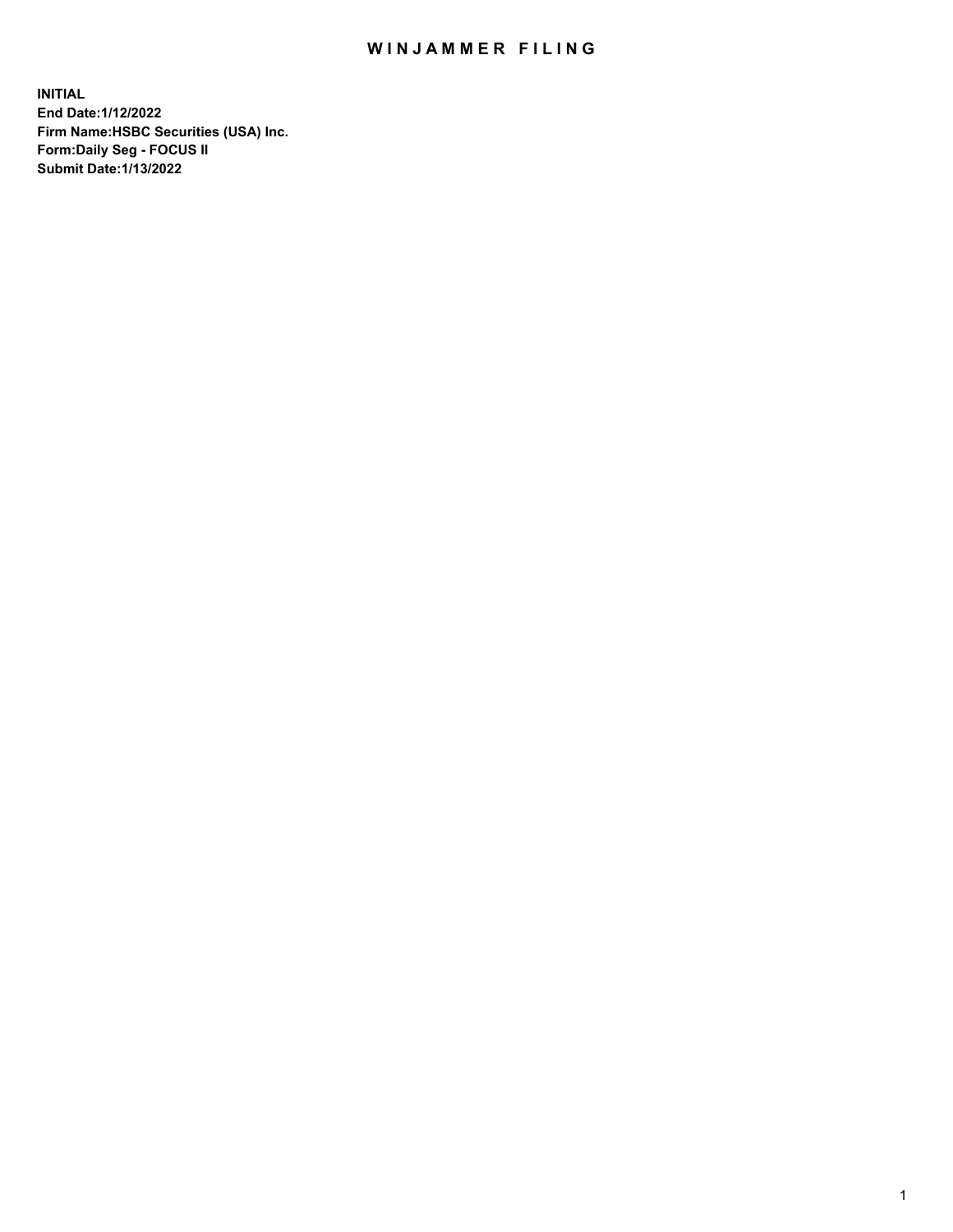**INITIAL End Date:1/12/2022 Firm Name:HSBC Securities (USA) Inc. Form:Daily Seg - FOCUS II Submit Date:1/13/2022 Daily Segregation - Cover Page**

| Name of Company                                                                                                                                                                                                                                                                                                                | <b>HSBC Securities (USA) Inc.</b>                          |
|--------------------------------------------------------------------------------------------------------------------------------------------------------------------------------------------------------------------------------------------------------------------------------------------------------------------------------|------------------------------------------------------------|
| <b>Contact Name</b>                                                                                                                                                                                                                                                                                                            | <b>Michael Vacca</b>                                       |
| <b>Contact Phone Number</b>                                                                                                                                                                                                                                                                                                    | 212-525-7951                                               |
| <b>Contact Email Address</b>                                                                                                                                                                                                                                                                                                   | michael.vacca@us.hsbc.com                                  |
| FCM's Customer Segregated Funds Residual Interest Target (choose one):<br>a. Minimum dollar amount: ; or<br>b. Minimum percentage of customer segregated funds required:%; or<br>c. Dollar amount range between: and; or<br>d. Percentage range of customer segregated funds required between: % and %.                        | 106,000,000<br><u>0</u><br>00<br>0 <sub>0</sub>            |
| FCM's Customer Secured Amount Funds Residual Interest Target (choose one):<br>a. Minimum dollar amount: ; or<br>b. Minimum percentage of customer secured funds required:%; or<br>c. Dollar amount range between: and; or<br>d. Percentage range of customer secured funds required between: % and %.                          | 15,000,000<br><u>0</u><br>0 <sub>0</sub><br>0 <sub>0</sub> |
| FCM's Cleared Swaps Customer Collateral Residual Interest Target (choose one):<br>a. Minimum dollar amount: ; or<br>b. Minimum percentage of cleared swaps customer collateral required:% ; or<br>c. Dollar amount range between: and; or<br>d. Percentage range of cleared swaps customer collateral required between:% and%. | 61,000,000<br><u>0</u><br><u>00</u><br>00                  |

Attach supporting documents CH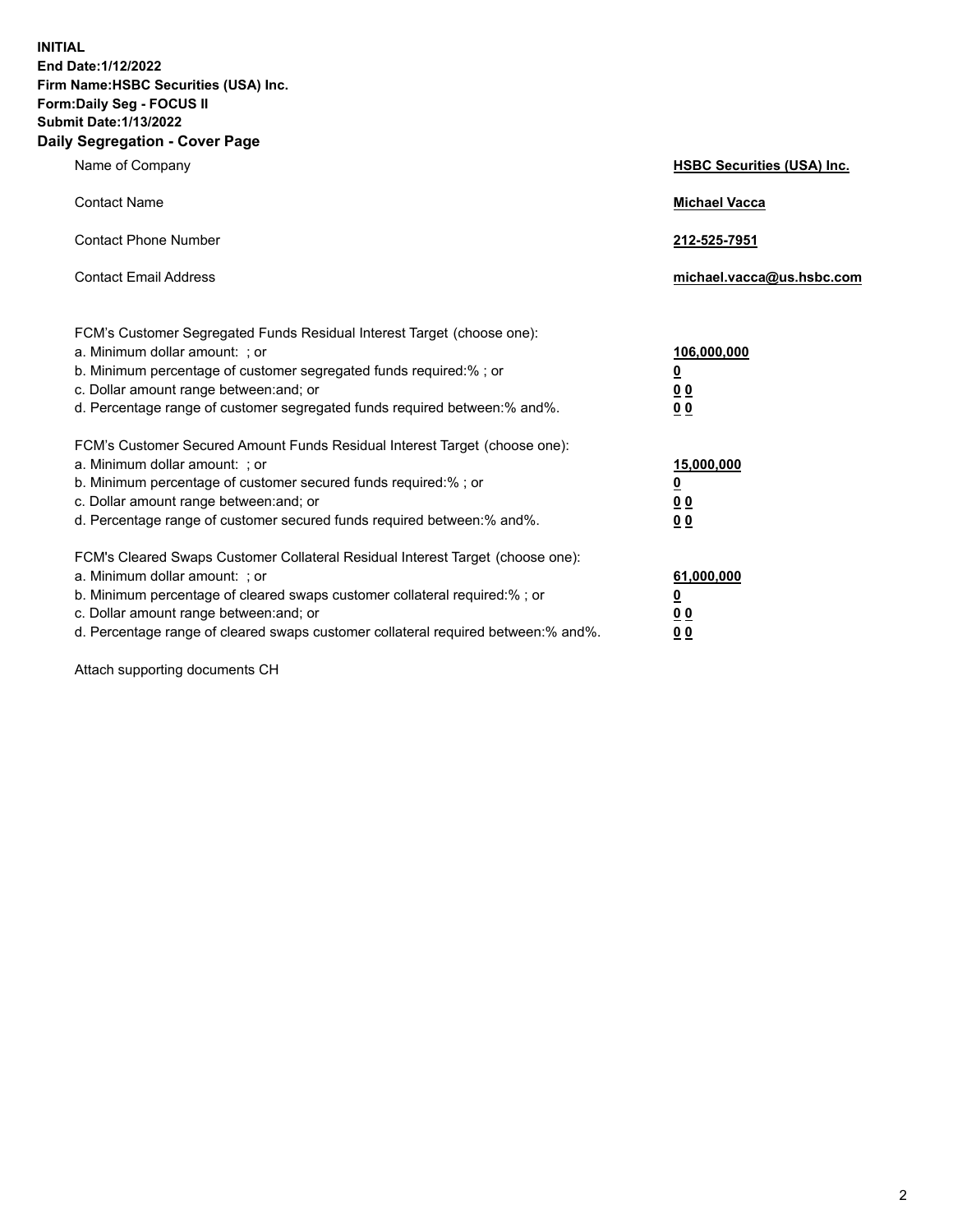**INITIAL End Date:1/12/2022 Firm Name:HSBC Securities (USA) Inc. Form:Daily Seg - FOCUS II Submit Date:1/13/2022 Daily Segregation - Secured Amounts**

## Foreign Futures and Foreign Options Secured Amounts Amount required to be set aside pursuant to law, rule or regulation of a foreign government or a rule of a self-regulatory organization authorized thereunder **0** [7305] 1. Net ledger balance - Foreign Futures and Foreign Option Trading - All Customers A. Cash **116,598,065** [7315] B. Securities (at market) **22,997,570** [7317] 2. Net unrealized profit (loss) in open futures contracts traded on a foreign board of trade **11,241,443** [7325] 3. Exchange traded options a. Market value of open option contracts purchased on a foreign board of trade **0** [7335] b. Market value of open contracts granted (sold) on a foreign board of trade **0** [7337] 4. Net equity (deficit) (add lines 1. 2. and 3.) **150,837,078** [7345] 5. Account liquidating to a deficit and account with a debit balances - gross amount **614,451** [7351] Less: amount offset by customer owned securities **-614,272** [7352] **179** [7354] 6. Amount required to be set aside as the secured amount - Net Liquidating Equity Method (add lines 4 and 5) **150,837,257** [7355] 7. Greater of amount required to be set aside pursuant to foreign jurisdiction (above) or line 6. **150,837,257** [7360] FUNDS DEPOSITED IN SEPARATE REGULATION 30.7 ACCOUNTS 1. Cash in banks A. Banks located in the United States **15,840,184** [7500] B. Other banks qualified under Regulation 30.7 **0** [7520] **15,840,184** [7530] 2. Securities A. In safekeeping with banks located in the United States **22,997,570** [7540] B. In safekeeping with other banks qualified under Regulation 30.7 **0** [7560] **22,997,570** [7570] 3. Equities with registered futures commission merchants A. Cash **0** [7580] B. Securities **0** [7590] C. Unrealized gain (loss) on open futures contracts **0** [7600] D. Value of long option contracts **0** [7610] E. Value of short option contracts **0** [7615] **0** [7620] 4. Amounts held by clearing organizations of foreign boards of trade A. Cash **0** [7640] B. Securities **0** [7650] C. Amount due to (from) clearing organization - daily variation **0** [7660] D. Value of long option contracts **0** [7670] E. Value of short option contracts **0** [7675] **0** [7680] 5. Amounts held by members of foreign boards of trade A. Cash **126,775,339** [7700] B. Securities **0** [7710] C. Unrealized gain (loss) on open futures contracts **11,241,443** [7720] D. Value of long option contracts **0** [7730] E. Value of short option contracts **0** [7735] **138,016,782** [7740] 6. Amounts with other depositories designated by a foreign board of trade **0** [7760] 7. Segregated funds on hand **0** [7765] 8. Total funds in separate section 30.7 accounts **176,854,536** [7770] 9. Excess (deficiency) Set Aside for Secured Amount (subtract line 7 Secured Statement Page 1 from Line 8) **26,017,279** [7380] 10. Management Target Amount for Excess funds in separate section 30.7 accounts **15,000,000** [7780] 11. Excess (deficiency) funds in separate 30.7 accounts over (under) Management Target **11,017,279** [7785]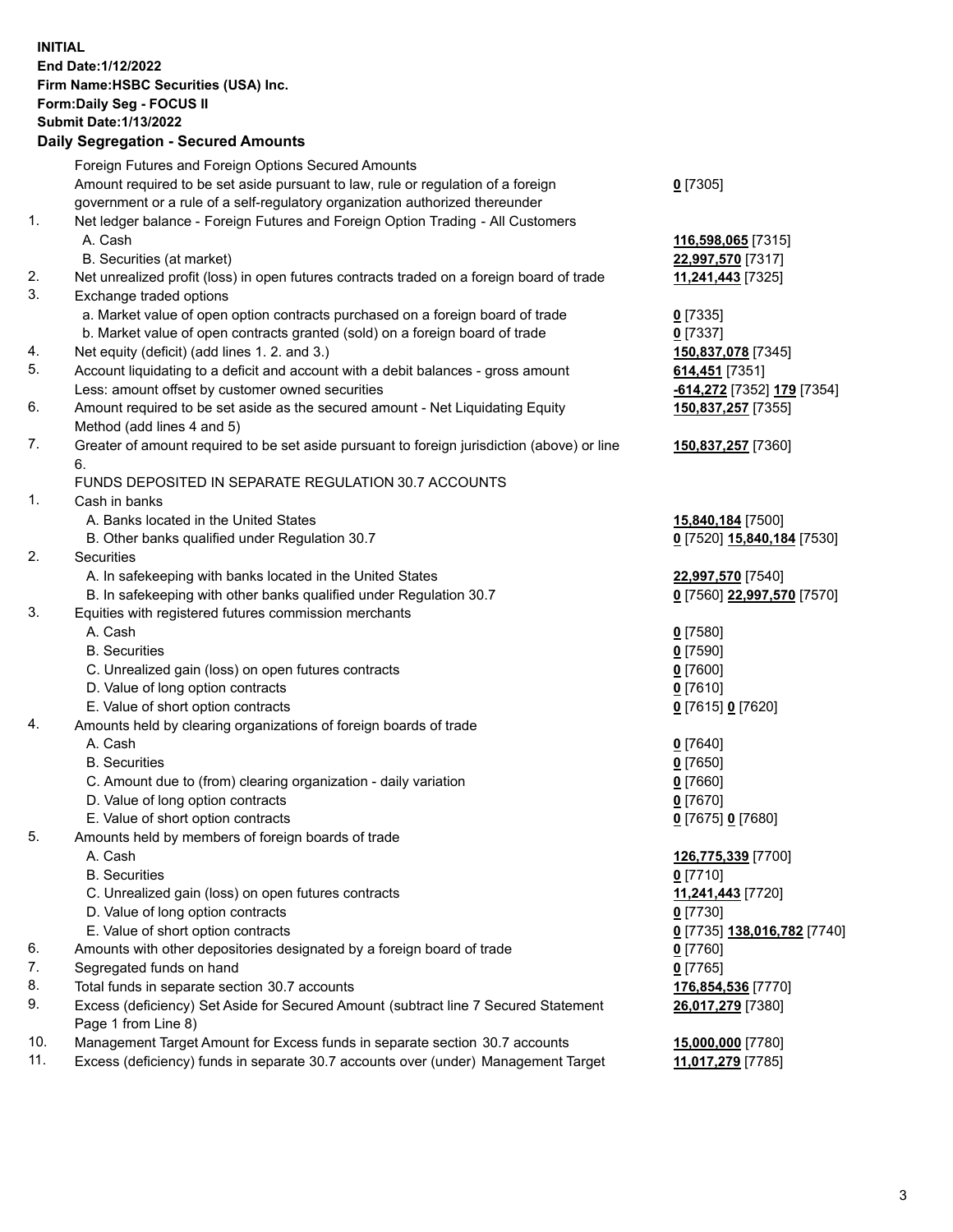**INITIAL End Date:1/12/2022 Firm Name:HSBC Securities (USA) Inc. Form:Daily Seg - FOCUS II Submit Date:1/13/2022 Daily Segregation - Segregation Statement** SEGREGATION REQUIREMENTS(Section 4d(2) of the CEAct) 1. Net ledger balance A. Cash **1,900,994,480** [7010] B. Securities (at market) **1,176,083,929** [7020] 2. Net unrealized profit (loss) in open futures contracts traded on a contract market **103,747,534** [7030] 3. Exchange traded options A. Add market value of open option contracts purchased on a contract market **754,119,011** [7032] B. Deduct market value of open option contracts granted (sold) on a contract market **-168,928,352** [7033] 4. Net equity (deficit) (add lines 1, 2 and 3) **3,766,016,602** [7040] 5. Accounts liquidating to a deficit and accounts with debit balances - gross amount **25,873,379** [7045] Less: amount offset by customer securities **-25,873,379** [7047] **0** [7050] 6. Amount required to be segregated (add lines 4 and 5) **3,766,016,602** [7060] FUNDS IN SEGREGATED ACCOUNTS 7. Deposited in segregated funds bank accounts A. Cash **31,613,207** [7070] B. Securities representing investments of customers' funds (at market) **0** [7080] C. Securities held for particular customers or option customers in lieu of cash (at market) **97,847,533** [7090] 8. Margins on deposit with derivatives clearing organizations of contract markets A. Cash **2,099,921,948** [7100] B. Securities representing investments of customers' funds (at market) **0** [7110] C. Securities held for particular customers or option customers in lieu of cash (at market) **1,052,804,738** [7120] 9. Net settlement from (to) derivatives clearing organizations of contract markets **-8,526,192** [7130] 10. Exchange traded options A. Value of open long option contracts **754,119,011** [7132] B. Value of open short option contracts **-168,928,352** [7133] 11. Net equities with other FCMs A. Net liquidating equity **194,425** [7140] B. Securities representing investments of customers' funds (at market) **0** [7160] C. Securities held for particular customers or option customers in lieu of cash (at market) **23,642,578** [7170] 12. Segregated funds on hand **1,789,080** [7150] 13. Total amount in segregation (add lines 7 through 12) **3,884,477,976** [7180] 14. Excess (deficiency) funds in segregation (subtract line 6 from line 13) **118,461,374** [7190] 15. Management Target Amount for Excess funds in segregation **106,000,000** [7194]

16. Excess (deficiency) funds in segregation over (under) Management Target Amount Excess

**12,461,374** [7198]